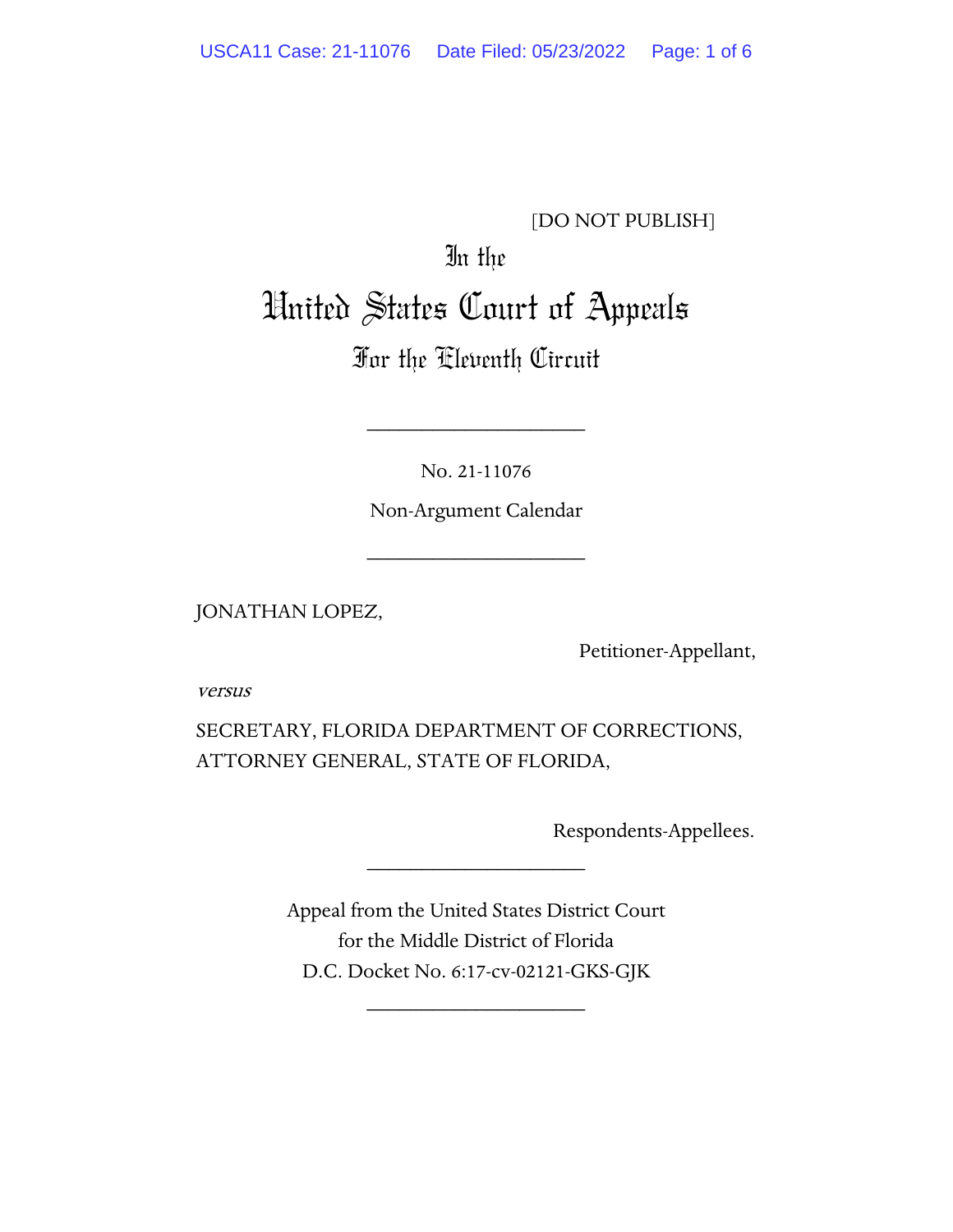#### 2 Opinion of the Court 21-11076

Before LAGOA, BRASHER, and ANDERSON, Circuit Judges. PER CURIAM:

Jonathan Lopez, a Florida prisoner serving a life sentence for two counts of attempted second degree murder with a firearm, battery, attempted first degree murder with a firearm, three counts of aggravated assault with a firearm, and possession of a firearm by a convicted felon, appeals the denial of his 18 U.S.C. § 2254 petition, which was based on ineffective assistance of trial counsel.

Lopez filed the  $\S$  2254 petition at issue in this appeal, which raised one ground for relief based on ineffective assistance of his trial counsel. In the petition, he argued that his trial counsel was ineffective for advising him to reject the state's plea offer of 25 years' imprisonment on the day of trial. He acknowledged that his claim was procedurally barred from being raised in state court because it was not raised in his original motion for post-conviction relief. However, he asserted that because his failure to present the claim in his state post-conviction proceedings was due to his postconviction counsel's ineffective performance and his claim for relief was substantial, the district court could review it on the merits.

On appeal, Lopez argues that the district court erred when it found that he procedurally defaulted his ineffective assistance of counsel claim and determined that the default could not be excused because his claim lacked merit.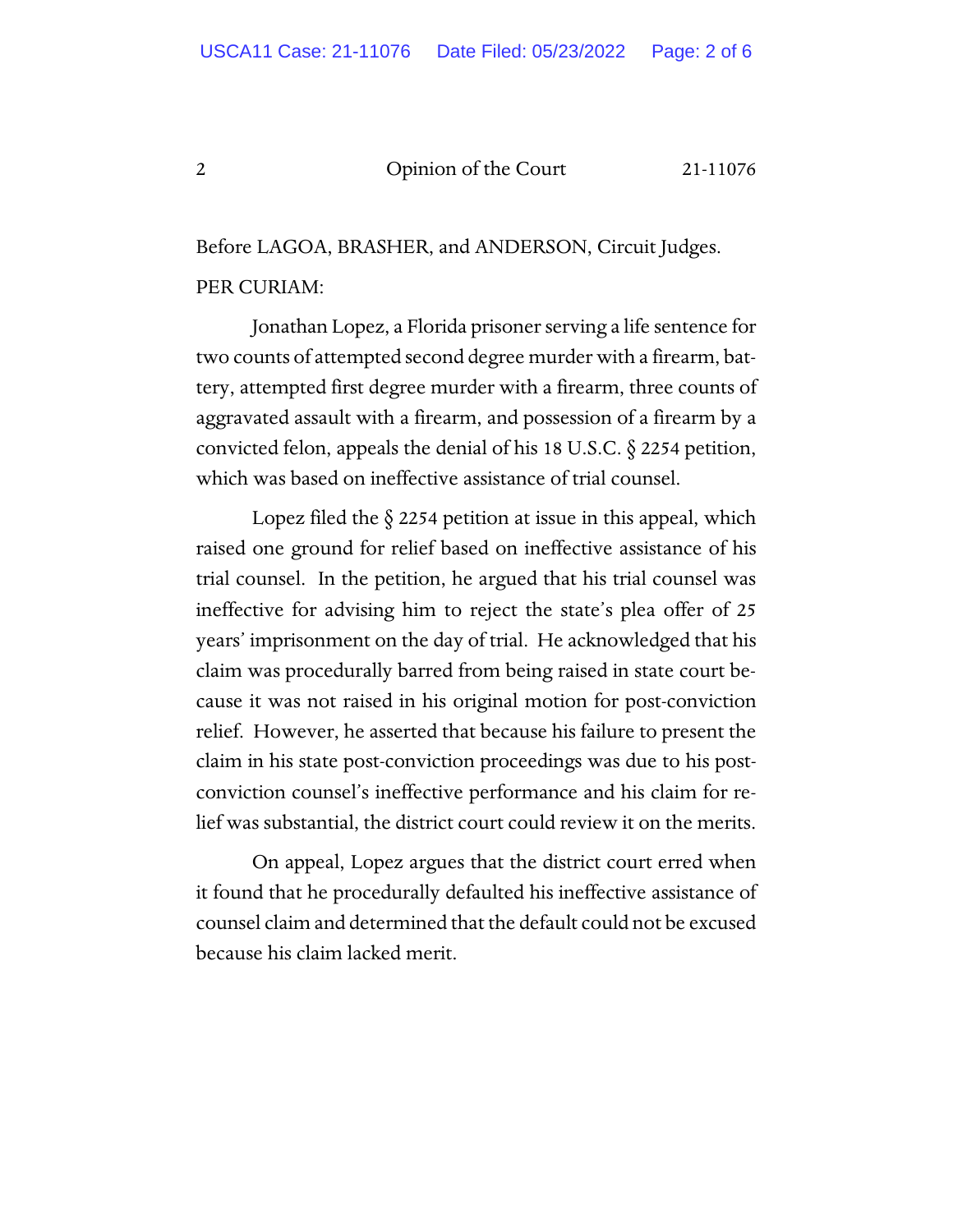21-11076 Opinion of the Court 3

When reviewing the district court's denial of a habeas petition, we review questions of law and mixed questions of law and fact *de novo*, and findings of fact for clear error. Nyland v. Moore, 216 F.3d 1264, 1266 (11th Cir. 2000). We may affirm the denial of habeas relief for any ground supported by the record. *Trotter v.* Sec'y, Dep't of Corrs., 535 F.3d 1286, 1291 (11th Cir. 2008). The burden is on a petitioner to prove, by a preponderance of competent evidence, that counsel's performance was unreasonable. Putman v. Head, 268 F.3d 1223, 1243 (11th Cir. 2001).

To establish ineffective assistance of counsel, a defendant must show that (1) counsel's performance was deficient, and (2) the deficient performance prejudiced his defense. Strickland v. Washington, 466 U.S. 668, 687 (1984). Counsel's performance is presumed to be reasonable, and the movant must demonstrate that no competent counsel would have taken the action that counsel took. Chandler v. United States, 218 F.3d 1305, 1315 (11th Cir. 2000) (en *banc*). Prejudice occurs when there is a reasonable probability that, but for counsel's unprofessional errors, the result of the proceeding would have been different. Strickland, 466 U.S. at 694.

Where a prisoner claims that he rejected a plea offer as a result of counsel's deficient performance, he must demonstrate a reasonable probability that: (1) absent the deficient performance, he would have accepted the plea offer; (2) the prosecution would not have cancelled or withdrawn the offer; (3) the court would have accepted the plea offer; and (4) the conviction or sentence, or both, would have been less severe than what he actually received. See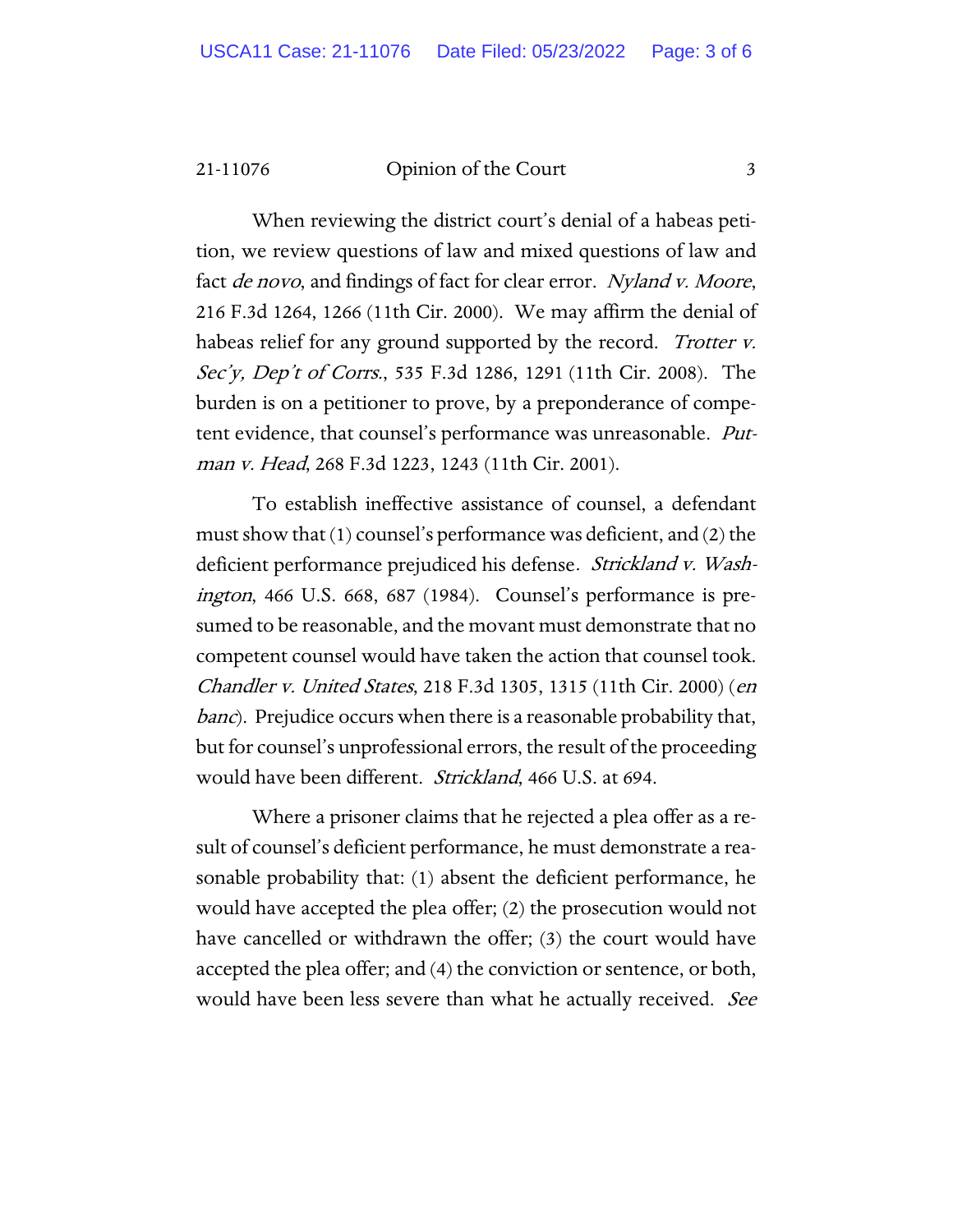4 Opinion of the Court 21-11076

*Missouri v. Frye*, 566 U.S. 134, 147 (2012) (requiring the first three); Lafler, 566 U.S. at 168 (adding the fourth). In the context of a defendant who ultimately takes a guilty plea, we have held that, although counsel owes a lesser duty to a client who pleads guilty than to one who decides to go to trial, counsel must still make an independent examination of the facts and circumstances and offer an informed opinion to the accused as to the best course to follow. Agan v. Singletary, 12 F.3d 1012, 1018 (11th Cir. 1994).

Under the procedural-default doctrine, if the petitioner has failed to exhaust state remedies that are no longer available, that failure is a procedural default which will bar federal habeas relief. Smith v. Jones, 256 F.3d 1135, 1138 (11th Cir. 2001). To properly exhaust a claim, the petitioner must fairly present every issue in his federal petition to the state's highest court, either on direct appeal or on collateral review. Id.

Pursuant to *Martinez v Ryan*, 566 U.S. 1 (2012), a prisoner may establish cause for default of a claim of ineffective assistance of trial counsel by showing both that post-conviction counsel was ineffective under the two-prong standard of Strickland, and that the defaulted claim is a substantial one, which is to say that the prisoner must demonstrate that the claim has some merit. Martinez, 566 U.S. at 14. A defaulted claim is substantial when resolution of the merits of the claim would be debatable among jurists of reason. Miller-El v. Cockrell, 537 U.S. 322, 336 (2010).

As an initial matter, Lopez concedes that his claim is procedurally defaulted, as he failed to raise it in his Rule 3.850 motion,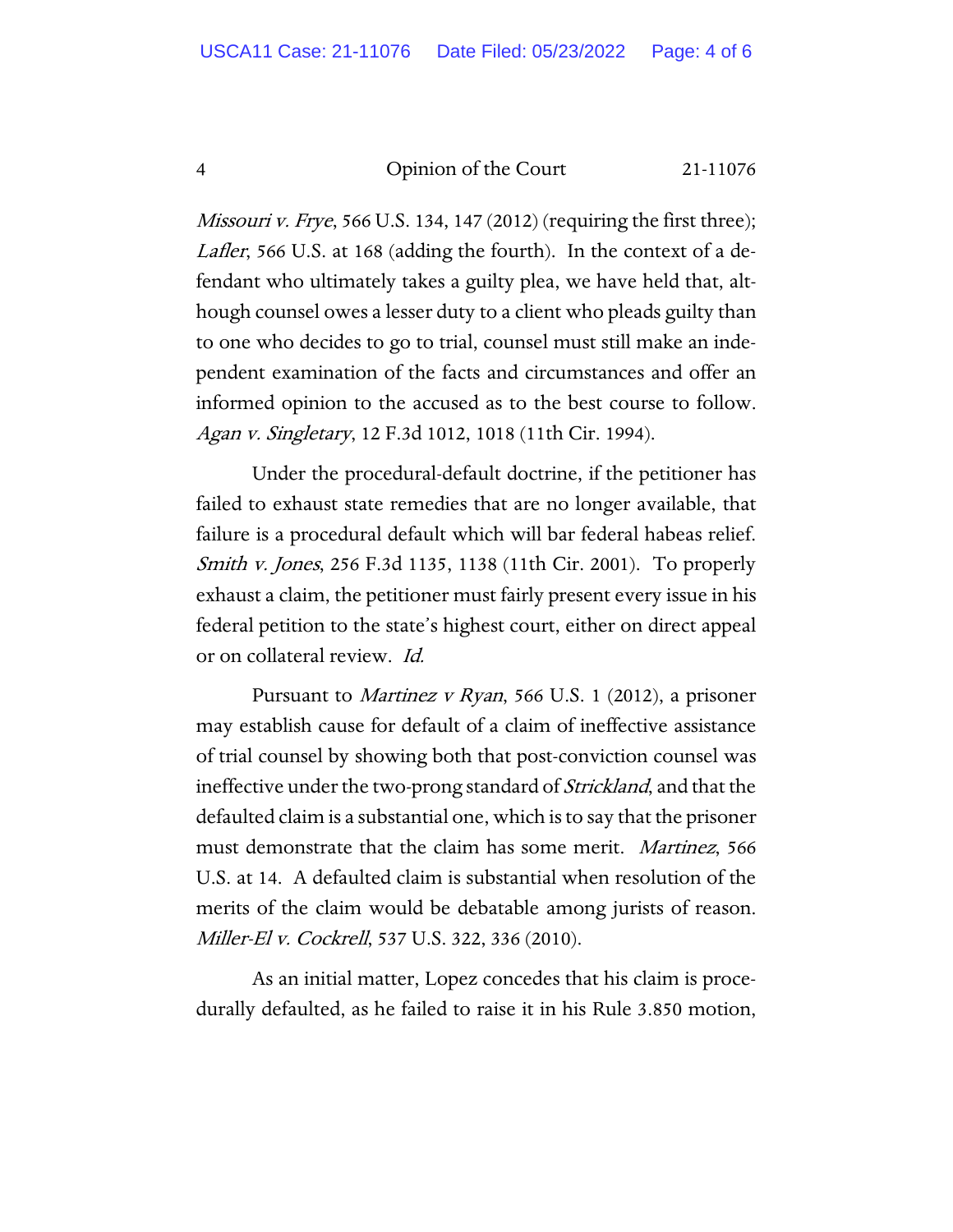21-11076 Opinion of the Court 5

and he cannot now raise it in state court. *See Smith*, 256 F.3d at 1138. The district court properly found that his assertion—that counsel was ineffective during his collateral proceedings by failing to raise this claim in his Rule 3.850 motion—does not excuse this procedural default because his underlying claim of ineffective assistance of counsel is meritless. Id.

Here, we conclude that the district court did not err when it determined that Lopez failed to satisfy the standard set forth in Martinez, and accordingly dismissed his petition as procedurally defaulted. 566 U.S. at 14. As to the first prong of *Martinez*, Lopez did not show that his post-conviction counsel was ineffective under Strickland for failing to raise the issue of trial counsel's ineffectiveness in his first Rule 3.850 motion because trial counsel was not ineffective. See id. First, Lopez alleged that he would have accepted the plea offer if he had known more information, but points to nothing in the record that indicated that he had an intent to plead guilty. *See Lafler*, 566 U.S. at 164; *Putman*, 268 F.3d at 1243. Further, the state offered the identical plea agreement to Lopez on three occasions—at a July 2011 hearing, on the morning of trial, and after the state rested at trial. Lopez refused to accept the offer each time. Second, even if the state had maintained its offer, Lopez points to nothing in the record that indicates that the trial court would have accepted the negotiated plea to a 25-year sentence when the mandatory minimum sentence was life. *See Lafler*, 566 U.S. at 164; *Putman*, 268 F.3d at 1243. As stated in *Putnam*, Lopez bears the burden to make this showing, and despite what he argues